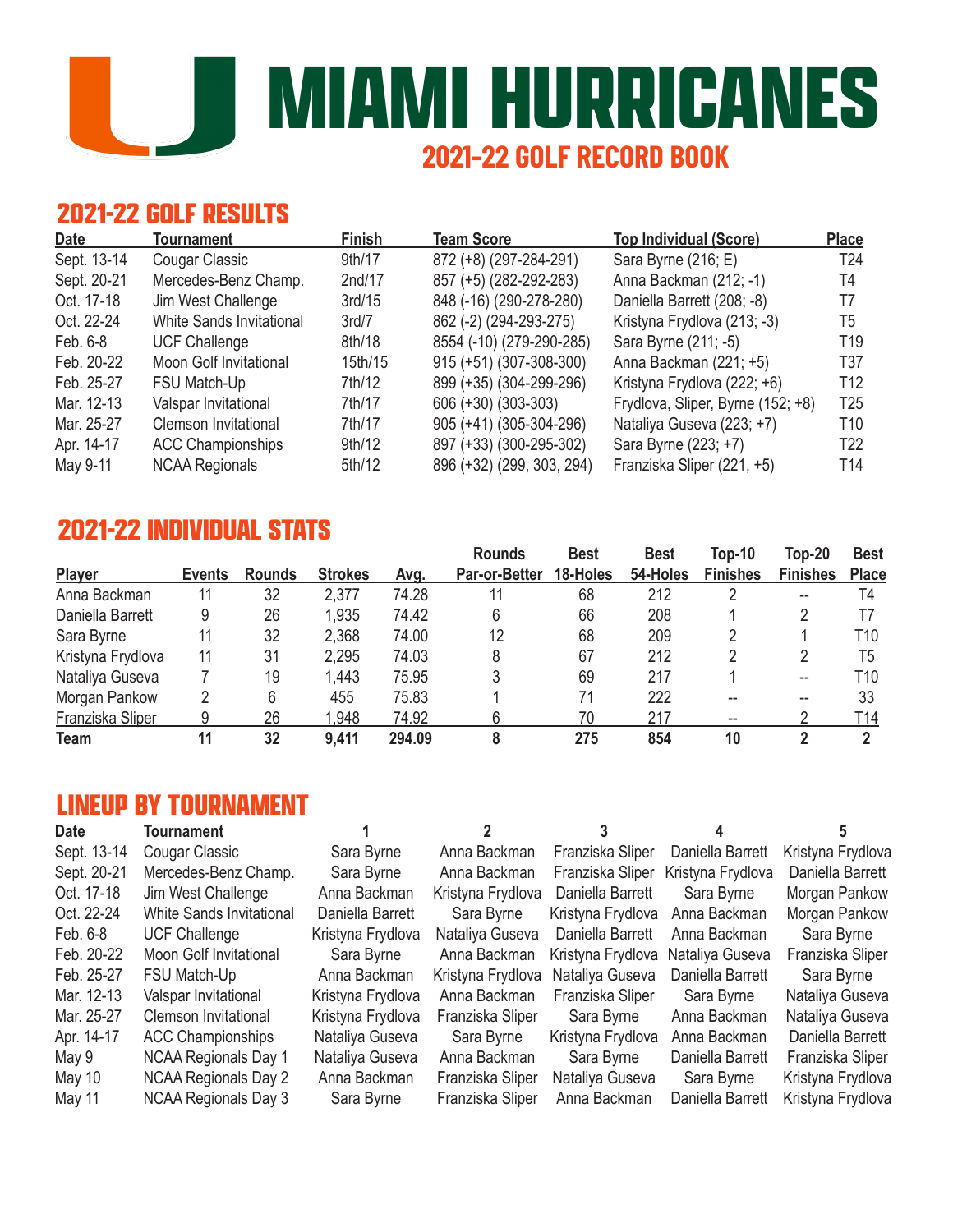# —— II — **2021-22 TOURNAMENT RESULTS**

| Sept. 13-14   Cougar Classic<br>Yeamans Hall Club   Charleston, S.C.<br>Par-72   6,301 Yards          |                           | Feb. 6-8   UCF Challenge<br>Eagle Creek Golf Club   Orlando, Fla.<br>Par-72   6,349 Yards          |                                      |  |  |  |
|-------------------------------------------------------------------------------------------------------|---------------------------|----------------------------------------------------------------------------------------------------|--------------------------------------|--|--|--|
| Team                                                                                                  | 872 (297-284-291); 9th/17 | <b>Team</b>                                                                                        | 854 (279-290-285); 8th/18            |  |  |  |
| Sara Byrne (1)                                                                                        | 216 (70-73-73); T24       | Sara Byrne (5)                                                                                     | 211 (71-71-69); T19                  |  |  |  |
| Anna Backman (2)                                                                                      | 217 (76-68-73); T29       | Anna Backman (4)                                                                                   | 213 (72-70-71); T25                  |  |  |  |
| Franziska Sliper (3)                                                                                  | 217 (76-71-70); T29       | Kristyna Frydlova (1)                                                                              | 216 (69-75-72); T42                  |  |  |  |
| Kristyna Frydlova (5)                                                                                 | 223 (75-72-76); T60       | Nataliya Guseva (2)                                                                                | 217 (70-74-73); T45                  |  |  |  |
| Daniella Barrett (4)                                                                                  | 228 (79-74-75); T83       | Daniella Barrett (3)                                                                               | 220 (69-77-74); T61                  |  |  |  |
|                                                                                                       |                           | Franziska Sliper (Ind.)                                                                            | 220 (73-76-71); T61                  |  |  |  |
| Sept. 20-21   Mercedes-Benz Collegiate Champ.                                                         |                           |                                                                                                    |                                      |  |  |  |
| <b>Cherokee Country Club   Knoxville, Tenn.</b>                                                       |                           | Feb. 20-22   Moon Golf Invitational                                                                |                                      |  |  |  |
| Par-71   5,946 Yards                                                                                  |                           | Suntree Country Club Classic Course   Melbourne, Fla.                                              |                                      |  |  |  |
|                                                                                                       |                           | Par-72   6,479 Yards                                                                               |                                      |  |  |  |
| <b>Team</b>                                                                                           | 857 (282-292-283); 2nd/17 |                                                                                                    |                                      |  |  |  |
| Anna Backman (2)                                                                                      | 212 (69-73-70); T4        | <b>Team</b>                                                                                        | 915 (307-308-300); 15th/15           |  |  |  |
| Kristyna Frydlova (4)                                                                                 | 214 (69-73-72); T9        | Anna Backman (2)                                                                                   | 221 (72-71-78); T37                  |  |  |  |
| Daniella Barrett (5)                                                                                  | 216 (74-76-66); T16       | Franziska Sliper (5)                                                                               | 231 (78-78-75); T72                  |  |  |  |
| Sara Byrne (1)                                                                                        | 223 (78-70-75); T51       | Kristyna Frydlova (3)                                                                              | 233 (77-79-77); T76                  |  |  |  |
| Franziska Sliper (3)                                                                                  | 223 (70-78-75); T51       | Nataliya Guseva (4)                                                                                | 235 (83-80-72); T79                  |  |  |  |
|                                                                                                       |                           | Sara Byrne (1)                                                                                     | 239 (80-83-76); 82                   |  |  |  |
| Oct. 17-18   Jim West Challenge<br>Kissing Tree Golf Club   San Marcos, Texas<br>Par-72   6,287 Yards |                           | Feb. 25-27   FSU Match-Up<br>Seminole Legacy Golf Club   Tallahassee, Fla.<br>Par-72   6,255 Yards |                                      |  |  |  |
| <b>Team</b>                                                                                           | 848 (290-278-280); 3rd/15 |                                                                                                    |                                      |  |  |  |
| Daniella Barrett (3)                                                                                  | 208 (74-67-67); T7        | <b>Team</b>                                                                                        | 899 (304-299-296); 7th/12            |  |  |  |
| Sara Byrne (4)                                                                                        | 209 (70-70-69); T10       | Kristyna Frydlova (2)                                                                              | 222 (76-77-69); T12                  |  |  |  |
| Kristyna Frydlova (2)                                                                                 | 212 (73-70-69); T17       | Anna Backman (1)                                                                                   | 226 (71-80-75); T26                  |  |  |  |
| Anna Backman (1)                                                                                      | 222 (73-74-75); T50       | Sara Byrne (5)                                                                                     | 228 (80-74-74); T34                  |  |  |  |
| Morgan Pankow (5)                                                                                     | 222 (76-71-75); T50       | Daniella Barrett (4)                                                                               | 231 (80-73-78); T38                  |  |  |  |
|                                                                                                       |                           | Nataliya Guseva (3)                                                                                | 233 (77-75-81); T48                  |  |  |  |
|                                                                                                       |                           | Franziska Sliper (Ind.)                                                                            | 226 (76-74-76); T26                  |  |  |  |
| Oct. 22-24   White Sands Invitational                                                                 |                           |                                                                                                    |                                      |  |  |  |
| Ocean Club Golf Course   Nassau, Bahamas                                                              |                           |                                                                                                    |                                      |  |  |  |
| Par-72   6,415 Yards                                                                                  |                           | Mar. 12-13   Valspar Augusta Invitational<br>Forest Hills Golf Club   Augusta, Ga.                 |                                      |  |  |  |
| <b>Team</b>                                                                                           | 862 (294-293-275); 3rd/7  | Par-72   6,244 Yards                                                                               |                                      |  |  |  |
| Kristyna Frydlova (3)                                                                                 | 213 (73-73-67); T5        |                                                                                                    |                                      |  |  |  |
| Anna Backman (4)                                                                                      | 216 (71-73-72); T8        | <b>Team</b>                                                                                        | 606 (303-303); 7th/16                |  |  |  |
| Sara Byrne (2)                                                                                        | 217 (74-75-68); T10       | Kristyna Frydlova (1)                                                                              | 152 (79-73); T25                     |  |  |  |
| Daniella Barrett (1)                                                                                  | 221 (81-72-68); T17       | Franziska Sliper (3)                                                                               | 152 (77-75); T25                     |  |  |  |
| Morgan Pankow (5)                                                                                     | 233 (76-81-76); 33        | Sara Byrne (4)                                                                                     | 152 (73-79); T25                     |  |  |  |
| Franziska Sliper (Ind.)                                                                               | 220 (71-74-75); 16        | Anna Backman (2)<br>Nataliya Guseva (5)                                                            | 155 (74-81); T41<br>155 (79-76); T41 |  |  |  |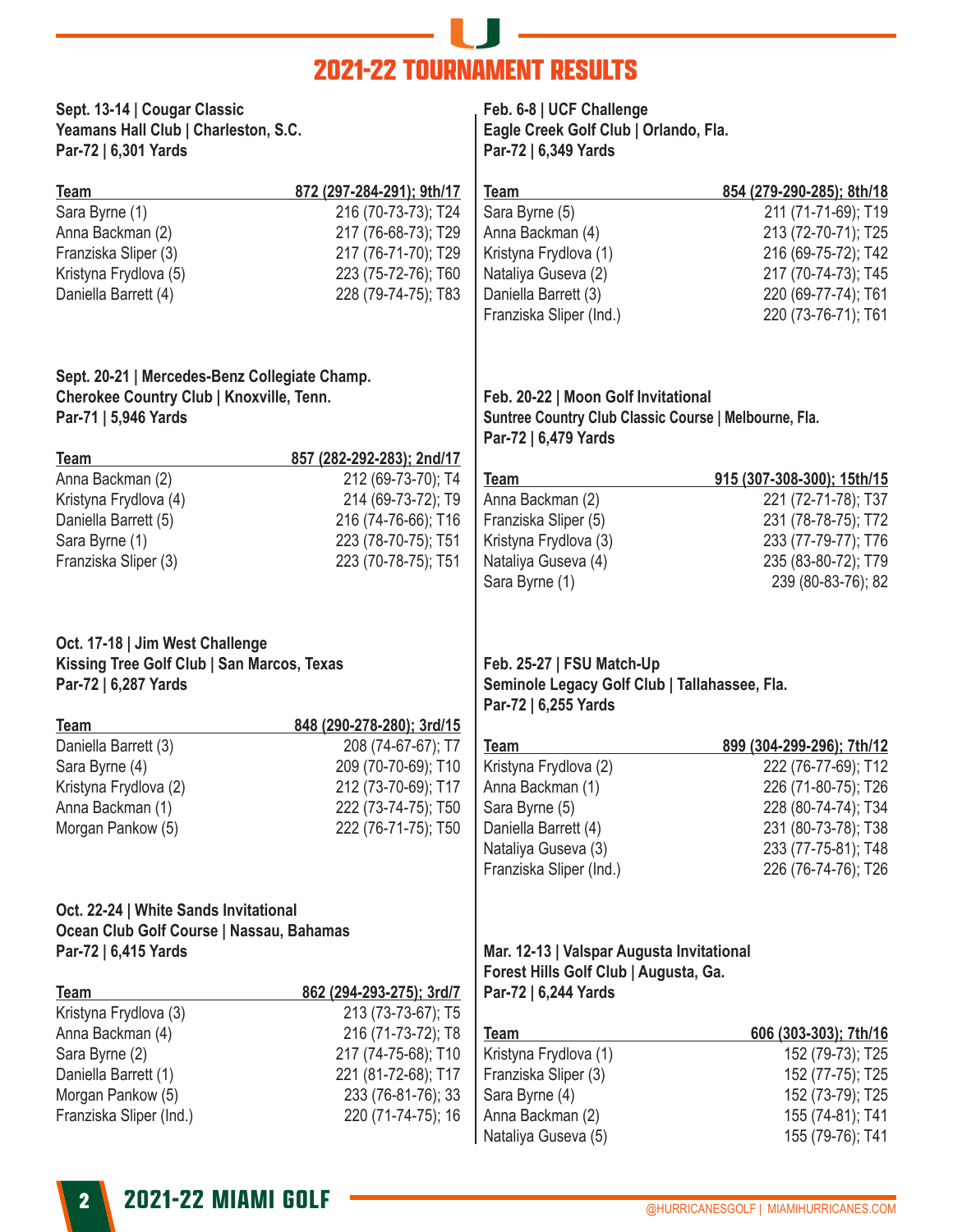# **2021-22 TOURNAMENT RESULTS**

**Mar. 25-27 | Clemson Invitational The Reserve at Lake Keowee | Sunset, S.C. Par-72 | 6,386 Yards**

| <b>Team</b>             | 905 (305-304-296); 7th/17 |
|-------------------------|---------------------------|
| Nataliya Guseva (5)     | 223 (77-77-69); T10       |
| Sara Byrne (3)          | 226 (79-76-71); T24       |
| Kristyna Frydlova (1)   | 227 (76-73-78); T28       |
| Anna Backman (4)        | 233 (74-81-78); T57       |
| Franziska Sliper (2)    | 238 (78-78-82); T81       |
| Daniella Barrett (Ind.) | 234 (78-80-76); T63       |

#### **Apr. 14-15 | ACC Championships The Reserve Golf Club | Pawleys Island, S.C. Par-72 | 6,212 Yards**

| Team                  | 897 (300-295-302); 9th/12 |
|-----------------------|---------------------------|
| Sara Byrne (2)        | 223 (75-71-77); T22       |
| Nataliya Guseva (1)   | 225 (75-76-74); T28       |
| Daniella Barrett (5)  | 226 (75-74-77); T30       |
| Kristyna Frydlova (3) | 230 (75-79-76); T39       |
| Anna Backman (4)      | 231 (82-74-75); T44       |

#### **May 9-11 | NCAA Regionals Seminole Legacy Golf Club | Tallahassee, Fla. Par-72 | 6,255 Yards**

| <b>Team</b>              | 896 (299-303-294); 5th/12 |
|--------------------------|---------------------------|
| Franziska Sliper (5)     | 221 (74-75-72); T14       |
| Sara Byrne (3)           | 224 (77-72-75); T21       |
| Anna Backman (2)         | 231 (73-77-81); T40       |
| Daniella Barrett (4)     | 151 (78-x-73); 64         |
| Kristyna Frydlova (Alt.) | 153 (x-79-74); 65         |
| Nataliya Guseva (1)      | 155 (75-80-x); 66         |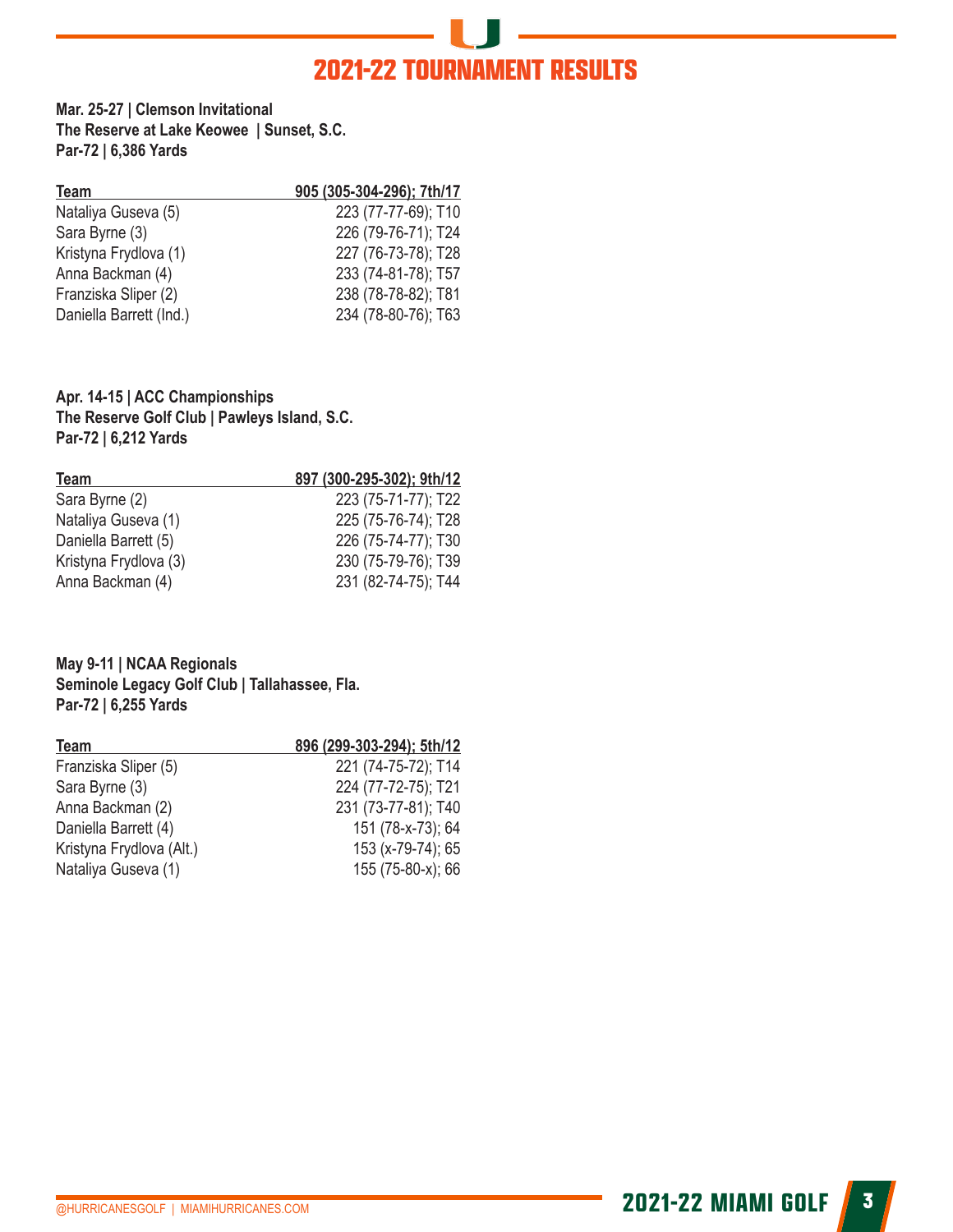

# **ANNA BACKMAN**

Fourth-Year Junior Vaaksy, Finalnd Right-Handed

### **2021-22 TOURNAMENT RESULTS**

| <b>Date</b> | <b>Tournament</b>             | <b>Score</b>   | To Par | <b>Place</b>    |
|-------------|-------------------------------|----------------|--------|-----------------|
| Sept. 13-14 | Cougar Classic                | 217 (76-68-73) | $+1$   | T <sub>29</sub> |
| Sept. 20-21 | Mercedes-Benz Champ.          | 212 (69-73-70) | -1     | T4              |
| Oct. 17-18  | Jim West Challenge            | 222 (73-74-75) | +6     | T50             |
| Oct. 22-24  | White Sands Invitational      | 216 (71-73-72) | Е      | T8              |
| Feb. 6-8    | <b>UCF Challenge</b>          | 213 (72-70-71) | -3     | T <sub>25</sub> |
| Feb. 20-22  | <b>Moon Golf Invitational</b> | 221 (72-71-71) | $+5$   | T37             |
| Feb. 25-27  | FSU Match-Up                  | 226 (71-80-75) | $+10$  | T <sub>26</sub> |
| Mar. 12-13  | Valspar Augusta Invitational  | 155 (74-81)    | $+11$  | T41             |
| Mar. 25-27  | <b>Clemson Invitational</b>   | 233 (74-81-78) | $+17$  | T57             |
| Apr. 14-15  | <b>ACC Championships</b>      | 231 (82-74-75) | $+15$  | T44             |
| May 9-11    | <b>NCAA Regionals</b>         | 231 (73-77-81) | $+15$  | T40             |

#### **SEASON BESTS**

**18-Hole Score:** 68 (-4), 9/13-14, Cougar Classic **54-Hole Score:** 212 (-1), 920-21, Mercedes-Benz **Finish:** T4, 9/20-21, Mercedes-Benz

#### **CAREER BESTS**

**18-Hole Score:** 65 (-7), 2/3-5/19, UCF Challenge **54-Hole Score:** 205 (-11), UCF Challenge **Finish:** 1, 2/3-5/19, UCF Challenge

| <b>EARER STATS</b> |               |      |                |       |                                       |                         |                         |                           |                           |                             |
|--------------------|---------------|------|----------------|-------|---------------------------------------|-------------------------|-------------------------|---------------------------|---------------------------|-----------------------------|
| Player             | <b>Events</b> | Rds. | <b>Strokes</b> | Avq.  | <b>Rounds</b><br><b>Par-or-Better</b> | <b>Best</b><br>18-Holes | <b>Best</b><br>54-Holes | Top-10<br><b>Finishes</b> | Top-20<br><b>Finishes</b> | <b>Best</b><br><b>Place</b> |
| 2021-22            | 11            | 32   | 2,377          | 74.28 | 11                                    | 68                      | 212                     |                           | --                        | T4                          |
| 2020-21            | 3             | 9    | 697            | 77.44 |                                       | 72                      | 227                     | $- -$                     | --                        | T42                         |
| 2019-20            |               | 20   | .456           | 72.80 | 10                                    | 69                      | 211                     |                           |                           |                             |
| 2018-19            |               | 19   | .403           | 73.84 |                                       | 65                      | 205                     |                           | --                        |                             |
| <b>TOTALS</b>      | 28            | 80   | 5,933          | 74.16 | 29                                    | 65                      | 205                     | 6                         |                           |                             |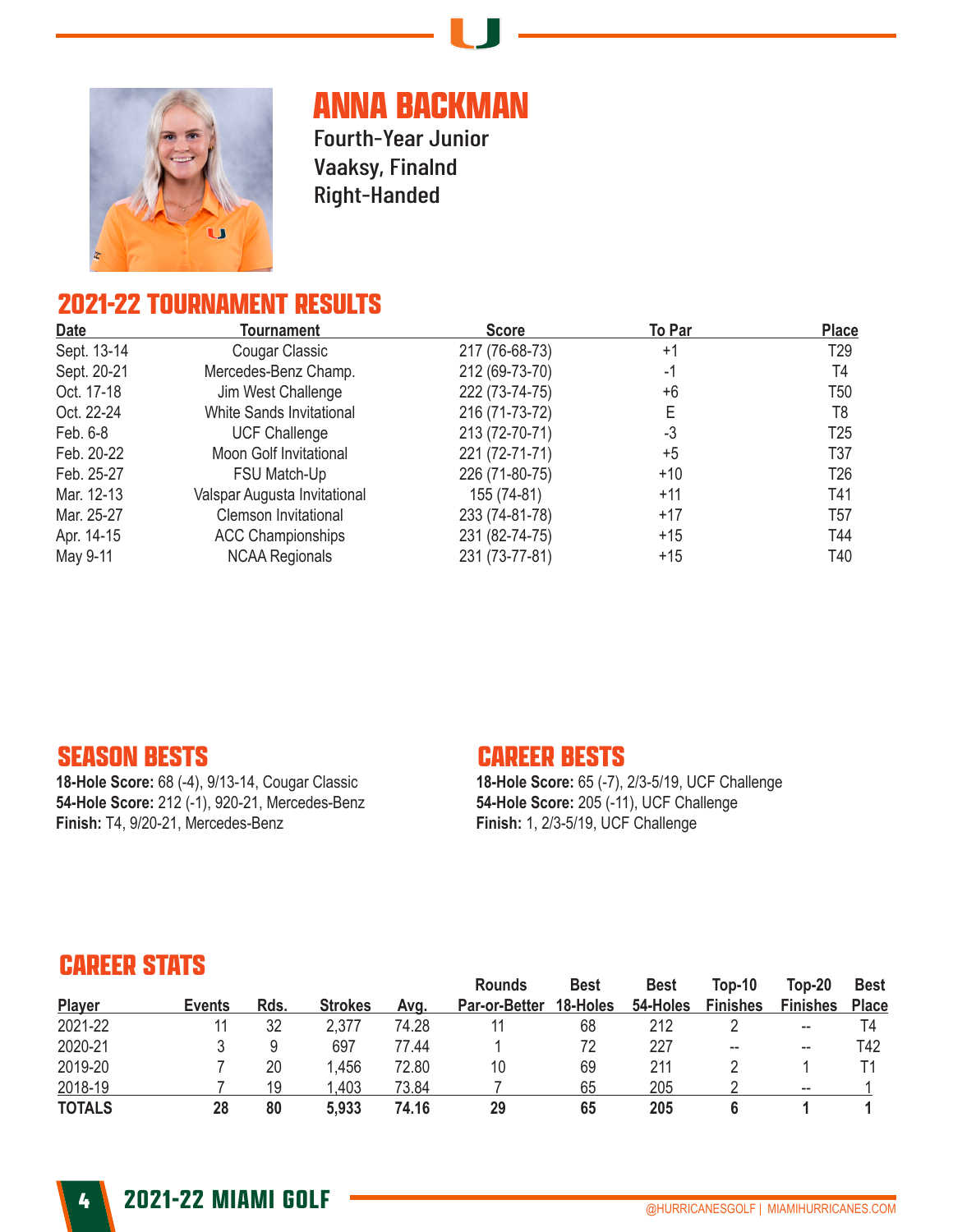

# **DANIELLA BARRETT**

Third-Year Sophomore Turku, Finalnd Right-Handed

### **2021-22 TOURNAMENT RESULTS**

| <b>Date</b> | <b>Tournament</b>           | <b>Score</b>   | <b>To Par</b> | <b>Place</b>    |
|-------------|-----------------------------|----------------|---------------|-----------------|
| Sept. 13-14 | Cougar Classic              | 228 (79-74-75) | +12           | T83             |
| Sept. 20-21 | Mercedes-Benz Champ.        | 216 (74-76-66) | +3            | T <sub>16</sub> |
| Oct. 17-18  | Jim West Challenge          | 208 (74-67-67) | -8            | T7              |
| Oct. 22-24  | White Sands Invitational    | 221 (81-72-68) | $+5$          | T17             |
| Feb. 6-8    | <b>UCF Challenge</b>        | 220 (69-77-74) | +4            | T61             |
| Feb. 25-27  | FSU Match-Up                | 231 (80-73-78) | $+15$         | T <sub>38</sub> |
| Mar. 25-27  | <b>Clemson Invitational</b> | 234 (78-80-76) | $+18$         | T63             |
| Apr. 14-15  | <b>ACC Championships</b>    | 226 (75-74-77) | +10           | T30             |
| May 9-11    | <b>NCAA Regionals</b>       | 151 (78-x-73)  | $+7$          | 64              |

#### **SEASON BESTS**

**18-Hole Score:** 66 (-5), 9/20-21, Mercedes-Benz **54-Hole Score:** 208 (-8), 10/17-18, Jim West **Finish:** T7, 10/17-18, Jim West Challenge

#### **CAREER BESTS**

**18-Hole Score:** 66 (-5), 9/20-21, Mercedes-Benz **54-Hole Score:** 218 (+1), 2/16-18, All-State Sugar Bowl Inter. **Finish:** T7, 10/17-18, Jim West Challenge

| <b>CAUSE STATS</b> |        |      |                |       |                                       |                         |                         |                           |                             |                             |
|--------------------|--------|------|----------------|-------|---------------------------------------|-------------------------|-------------------------|---------------------------|-----------------------------|-----------------------------|
| Player             | Events | Rds. | <b>Strokes</b> | Avg.  | <b>Rounds</b><br><b>Par-or-Better</b> | <b>Best</b><br>18-Holes | <b>Best</b><br>54-Holes | Top-10<br><b>Finishes</b> | $Top-20$<br><b>Finishes</b> | <b>Best</b><br><b>Place</b> |
|                    |        |      |                |       |                                       |                         |                         |                           |                             |                             |
| 2021-22            | 9      | 26   | .935           | 74.42 | b                                     | 66                      | 208                     |                           |                             |                             |
| 2020-21            |        | 6    | 458            | 76.33 | $- -$                                 | 72                      | 223                     | --                        | --                          | T44                         |
| 2019-20            |        | 20   | .498           | 74.90 |                                       | 69                      | 218                     | $\overline{\phantom{m}}$  |                             | T17                         |
| <b>TOTALS</b>      | 18     | 52   | 3,891          | 74.83 | 11                                    | 66                      | 208                     |                           |                             |                             |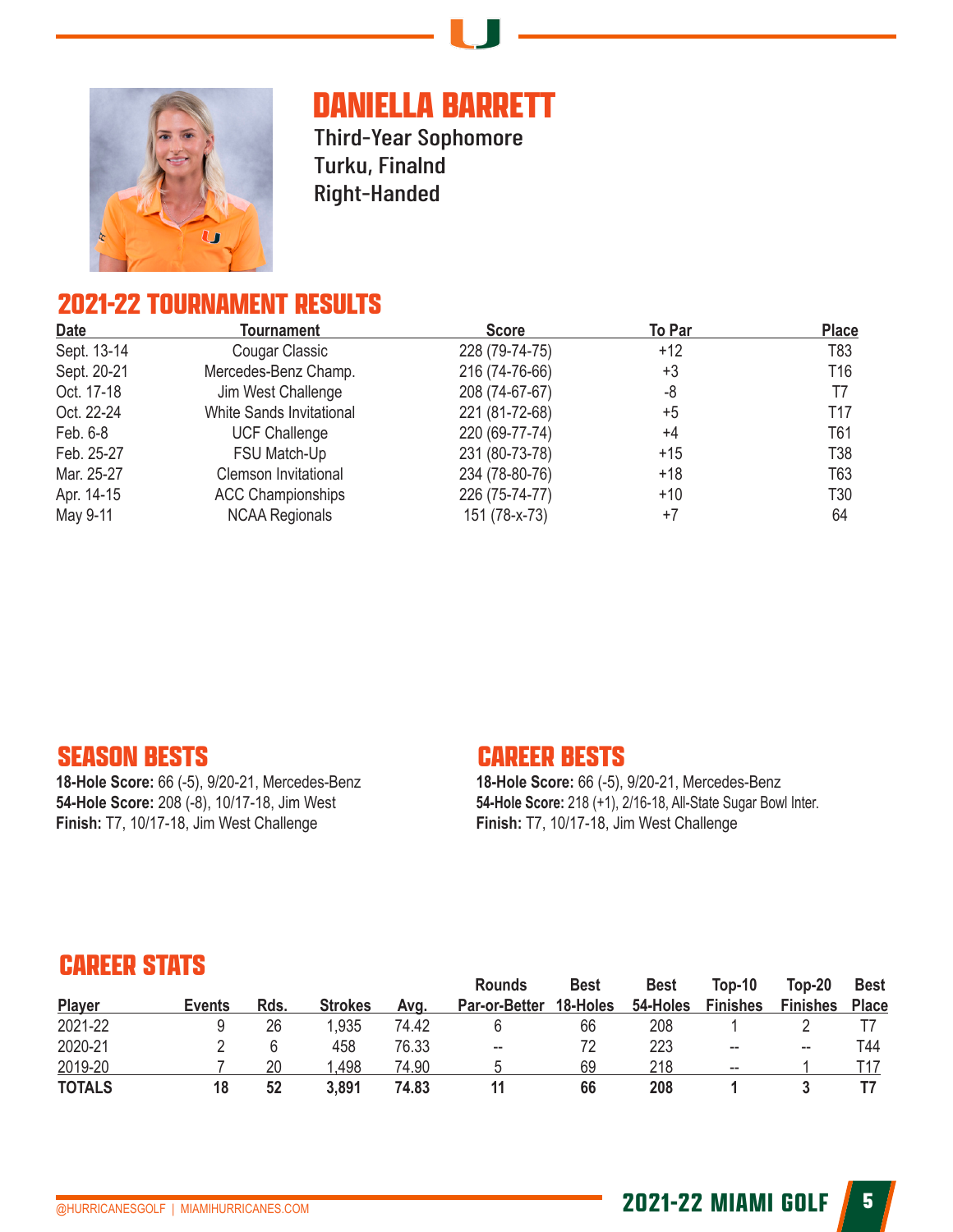

# **SARA BYRNE**

Second-Year Freshman Douglas, Cork, Ireland Right-Handed

### **2021-22 TOURNAMENT RESULTS**

| Date        | Tournament                   | <b>Score</b>   | To Par | <b>Place</b>    |
|-------------|------------------------------|----------------|--------|-----------------|
| Sept. 13-14 | Cougar Classic               | 216 (70-73-73) |        | T24             |
| Sept. 20-21 | Mercedes-Benz Champ.         | 223 (78-70-75) | -10    | T51             |
| Oct. 17-18  | Jim West Challenge           | 209 (70-70-69) | -7     | T10             |
| Oct. 22-24  | White Sands Invitational     | 217 (74-75-68) | $+1$   | T10             |
| Feb. 6-8    | <b>UCF Challenge</b>         | 211 (71-71-69) | -5     | T <sub>19</sub> |
| Feb. 20-22  | Moon Golf Invitational       | 239 (80-83-76) | $+23$  | 82              |
| Feb. 25-27  | FSU Match-Up                 | 228 (80-74-74) | $+12$  | T <sub>34</sub> |
| Mar. 12-13  | Valspar Augusta Invitational | 152 (73-79)    | +8     | T <sub>25</sub> |
| Mar. 25-27  | Clemson Invitational         | 226 (79-76-71) | $+10$  | T <sub>24</sub> |
| Apr. 14-15  | <b>ACC Championships</b>     | 223 (75-71-77) | $+7$   | T <sub>22</sub> |
| May 9-11    | <b>NCAA Regionals</b>        | 224 (77-72-75) | +8     | T21             |

#### **SEASON BESTS**

**18-Hole Score:** 68 (-4), 10/22-24/21, White Sands Invite **54-Hole Score:** 209 (-3), 10/17-18, Jim West **Finish:** T10, 10/17-18, Jim West

#### **CAREER BESTS**

**18-Hole Score:** 64 (-8), 3/15-16/21, Briar's Creek Collegiate **54-Hole Score:** 209 (-3), 10/17-18, Jim West **Finish:** T10, 10/17-18, Jim West

| <b>CAREER STATS</b> |        |      |                |       |                                |                         |                         |                             |                             |                             |  |  |
|---------------------|--------|------|----------------|-------|--------------------------------|-------------------------|-------------------------|-----------------------------|-----------------------------|-----------------------------|--|--|
| Player              | Events | Rds. | <b>Strokes</b> | Avq.  | <b>Rounds</b><br>Par-or-Better | <b>Best</b><br>18-Holes | <b>Best</b><br>54-Holes | $Top-10$<br><b>Finishes</b> | $Top-20$<br><b>Finishes</b> | <b>Best</b><br><b>Place</b> |  |  |
| 2021-22             |        | 32   | 2,368          | 74.00 |                                | 68                      | 209                     |                             |                             | T10                         |  |  |
| 2020-21             | h      | 15   | .123           | 74.87 |                                | 64                      | 219                     | $\overline{\phantom{a}}$    |                             | T19                         |  |  |
| <b>TOTALS</b>       | 16     | 47   | 3.491          | 74.28 | 15                             | 64                      | 209                     |                             |                             | T10                         |  |  |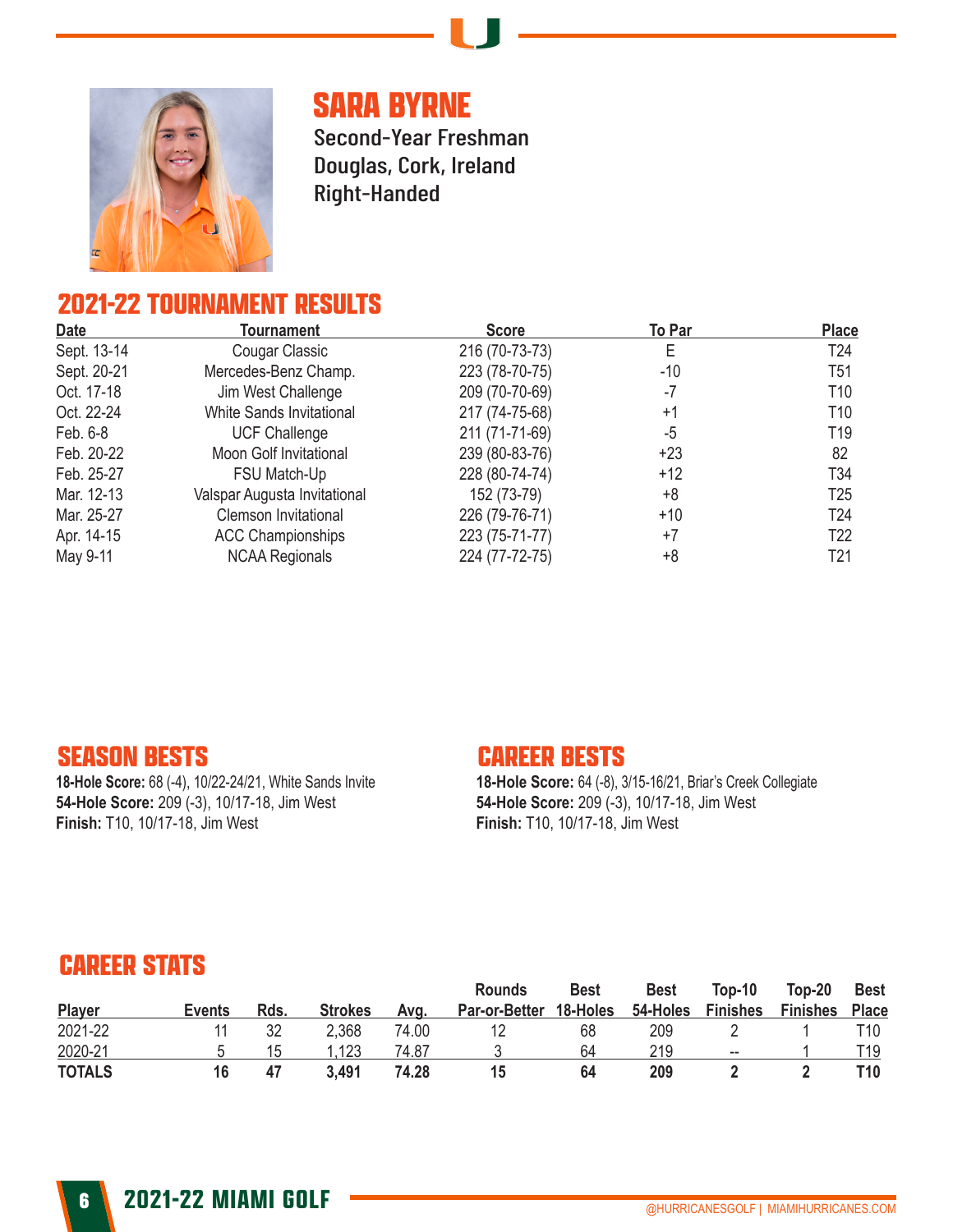

# **KRISTYNA FRYDLOVA**

Fifth-Year Senior Prague, Czech Republic Left-Handed

### **2021-22 TOURNAMENT RESULTS**

| <b>Date</b> | Tournament                   | <b>Score</b>   | To Par | <b>Place</b>    |
|-------------|------------------------------|----------------|--------|-----------------|
| Sept. 13-14 | Cougar Classic               | 223 (75-72-76) | $+7$   | T60             |
| Sept. 20-21 | Mercedes-Benz Champ.         | 214 (69-73-72) | $+1$   | T9              |
| Oct. 17-18  | Jim West Challenge           | 212 (73-70-69) | -4     | T17             |
| Oct. 22-24  | White Sands Invitational     | 213 (73-73-67) | -3     | T5              |
| Feb. 6-8    | <b>UCF Challenge</b>         | 216 (69-75-72) | Е      | T42             |
| Feb. 20-22  | Moon Golf Invitational       | 233 (77-79-77) | +17    | T76             |
| Feb. 25-27  | FSU Match-Up                 | 222 (76-77-69) | +6     | T <sub>12</sub> |
| Mar. 12-13  | Valspar Augusta Invitational | 152 (73-79)    | +8     | T <sub>25</sub> |
| Mar. 25-27  | <b>Clemson Invitational</b>  | 227 (76-73-78) | $+11$  | T <sub>28</sub> |
| Apr. 14-15  | <b>ACC Championships</b>     | 230 (75-79-76) | $+14$  | T39             |
| May 9-11    | <b>NCAA Regionals</b>        | 153 (x-79-74)  | +9     | 65              |

#### **SEASON BESTS**

**18-Hole Score:** 67 (-5), 10/22-24/21, White Sands Invite **54-Hole Score:** 212 (-4), 10/17-18, Jim West **Finish:** T5, 10/22-24/21, White Sands Invite

#### **CAREER BESTS**

**18-Hole Score:** 66 (-5), 9/28-30/18, Schooner Fall Classic **54-Hole Score:** 204 (-9), 9/28-30/18, Schooner Fall Classic **Finish:** T3, 9/28/19, Florida Challenge

| <b>CAREER STATS</b> |               |      |                |       |                                |                         |                         |                                  |                             |                             |  |
|---------------------|---------------|------|----------------|-------|--------------------------------|-------------------------|-------------------------|----------------------------------|-----------------------------|-----------------------------|--|
| Player              | <b>Events</b> | Rds. | <b>Strokes</b> | Avg.  | <b>Rounds</b><br>Par-or-Better | <b>Best</b><br>18-Holes | <b>Best</b><br>54-Holes | <b>Top-10</b><br><b>Finishes</b> | $Top-20$<br><b>Finishes</b> | <b>Best</b><br><b>Place</b> |  |
| 2021-22             |               | 31   | 2,295          | 74.03 |                                | 67                      | 212                     |                                  |                             | T <sub>5</sub>              |  |
| 2020-21             | 6             | 18   | ,328           | 73.78 | 5                              | 67                      | 218                     |                                  |                             | T8                          |  |
| 2019-20             |               | 20   | .443           | 72.15 | 12                             | 68                      | 209                     |                                  |                             | T5                          |  |
| 2018-19             |               | 31   | 2,253          | 72.68 | 12                             | 66                      | 204                     |                                  |                             | T3                          |  |
| 2017-18             | 10            | 27   | 2,023          | 74.93 |                                | 68                      | 214                     | $- -$                            |                             | T12                         |  |
| <b>TOTALS</b>       | 45            | 127  | 9,342          | 73.55 | 44                             | 66                      | 204                     | 8                                |                             | T3                          |  |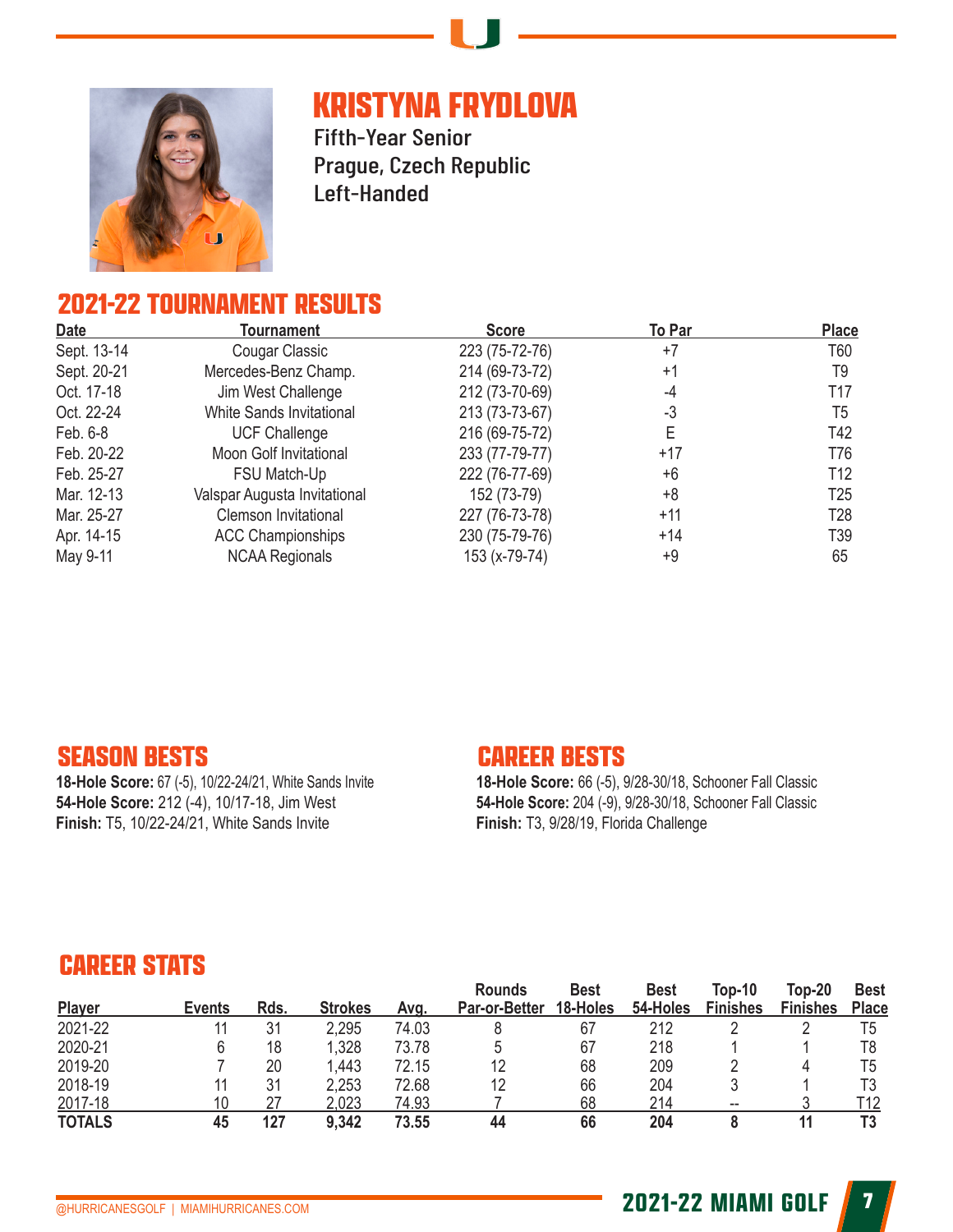

# **NATALIYA GUSEVA**

Second-Year Freshman Moscow, Russia Right-Handed

### **2021-22 TOURNAMENT RESULTS**

| <b>Date</b> | <b>Tournament</b>            | <b>Score</b>   | To Par | <b>Place</b>    |
|-------------|------------------------------|----------------|--------|-----------------|
| Feb. 6-8    | <b>UCF Challenge</b>         | 217 (70-74-73) | $+1$   | T45             |
| Feb. 20-22  | Moon Golf Invitational       | 235 (83-80-72) | $+19$  | T79             |
| Feb. 25-27  | FSU Match-Up                 | 233 (77-75-81) | $+17$  | T48             |
| Mar. 12-13  | Valspar Augusta Invitational | 155 (79-76)    | $+11$  | T41             |
| Mar. 25-27  | Clemson Invitational         | 223 (77-77-69) | $+7$   | T <sub>10</sub> |
| Apr. 14-15  | <b>ACC Championships</b>     | 225 (75-76-74) | +9     | T <sub>28</sub> |
| May 9-11    | <b>NCAA Regionals</b>        | 155 (75-80-x)  | $+11$  | 66              |

#### **SEASON BESTS**

**18-Hole Score:** 69, 3/25-27, Clemson Invitational **54-Hole Score:** 217, 2/20-22, Moon Golf Invitational **Finish:** T10, 3/25-27, Clemson Invitational

#### **CAREER BESTS**

**18-Hole Score:** 68 (-4), 3/15-16/21, Briar's Creek Collegiate **54-Hole Score:** 212 (+2), 2/21-23/21, Fla. Gators Invite **Finish:** T2, 3/28-29/21, Bruzzy Challenge

| <b>CAREER STATS</b> |               |      |                |       |                                |                         |                         |                             |                             |                             |  |  |
|---------------------|---------------|------|----------------|-------|--------------------------------|-------------------------|-------------------------|-----------------------------|-----------------------------|-----------------------------|--|--|
| Player              | <b>Events</b> | Rds. | <b>Strokes</b> | Ava.  | <b>Rounds</b><br>Par-or-Better | <b>Best</b><br>18-Holes | <b>Best</b><br>54-Holes | $Top-10$<br><b>Finishes</b> | $Top-20$<br><b>Finishes</b> | <b>Best</b><br><b>Place</b> |  |  |
| 2021-22             |               | 19   | 1,443          | 75.95 |                                | 69                      | 217                     |                             | $- -$                       | T10.                        |  |  |
| 2020-21             | h             | 18   | .286           | 71.44 |                                | 68                      | 212                     |                             |                             |                             |  |  |
| <b>TOTALS</b>       | 13            | 37   | 2,729          | 73.76 | 16                             | 68                      | 212                     |                             |                             |                             |  |  |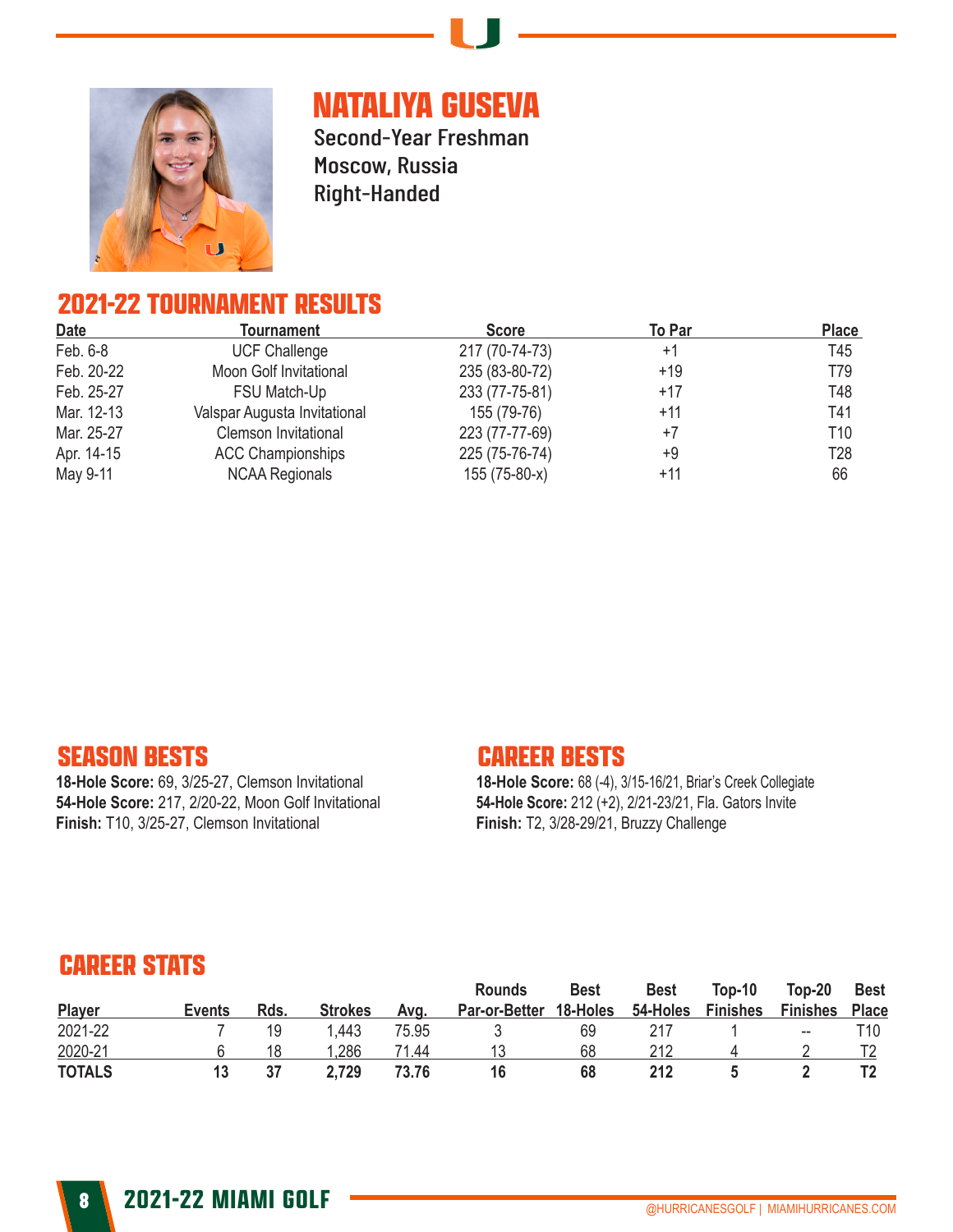

# **MORGAN PANKOW**

Third-Year Sophomore New Albany, Ohio Right-Handed

#### **2021-22 TOURNAMENT RESULTS**

| <b>Date</b> | Tournament               | <b>Score</b>   | To Par | Place |
|-------------|--------------------------|----------------|--------|-------|
| Oct. 17-18  | Jim West Challenge       | 222 (76-71-75) | +h     | T50   |
| Oct. 22-24  | White Sands Invitational | 233 (76-81-76) | +17    |       |

#### **SEASON BESTS**

**18-Hole Score:** 71 (-5), 10/17-18, Jim West **54-Hole Score:** 222 (+6), 10/17-18, Jim West **Finish:** 33, 10/22-24/21, White Sands Invite

#### **CAREER BESTS**

**18-Hole Score:** 71 (-5), 10/17-18, Jim West **54-Hole Score:** 222 (+6), 10/17-18, Jim West **Finish:** 33, 10/22-24/21, White Sands Invite

| <b>CAREER STATS</b> |               |      |                |       |                          |             |             |                          |                 |              |  |  |
|---------------------|---------------|------|----------------|-------|--------------------------|-------------|-------------|--------------------------|-----------------|--------------|--|--|
|                     |               |      |                |       | <b>Rounds</b>            | <b>Best</b> | <b>Best</b> | Top-10                   | $Top-20$        | <b>Best</b>  |  |  |
| Player              | <b>Events</b> | Rds. | <b>Strokes</b> | Avg.  | <b>Par-or-Better</b>     | 18-Holes    | 54-Holes    | <b>Finishes</b>          | <b>Finishes</b> | <b>Place</b> |  |  |
| 2021-22             |               | 6    | 455            | 75.83 |                          | 71          | 222         | $\overline{\phantom{a}}$ | --              | 33           |  |  |
| 2020-21             | $- -$         | --   |                | --    | --                       |             |             |                          |                 | --           |  |  |
| 2019-20             |               |      | 707            | 78.56 | $\overline{\phantom{a}}$ | 73          | 225         | $\overline{\phantom{a}}$ | --              | T62          |  |  |
| <b>TOTALS</b>       | 5             | 15   | 1,162          | 77.5  |                          | 71          | 222         | --                       | --              | 33           |  |  |